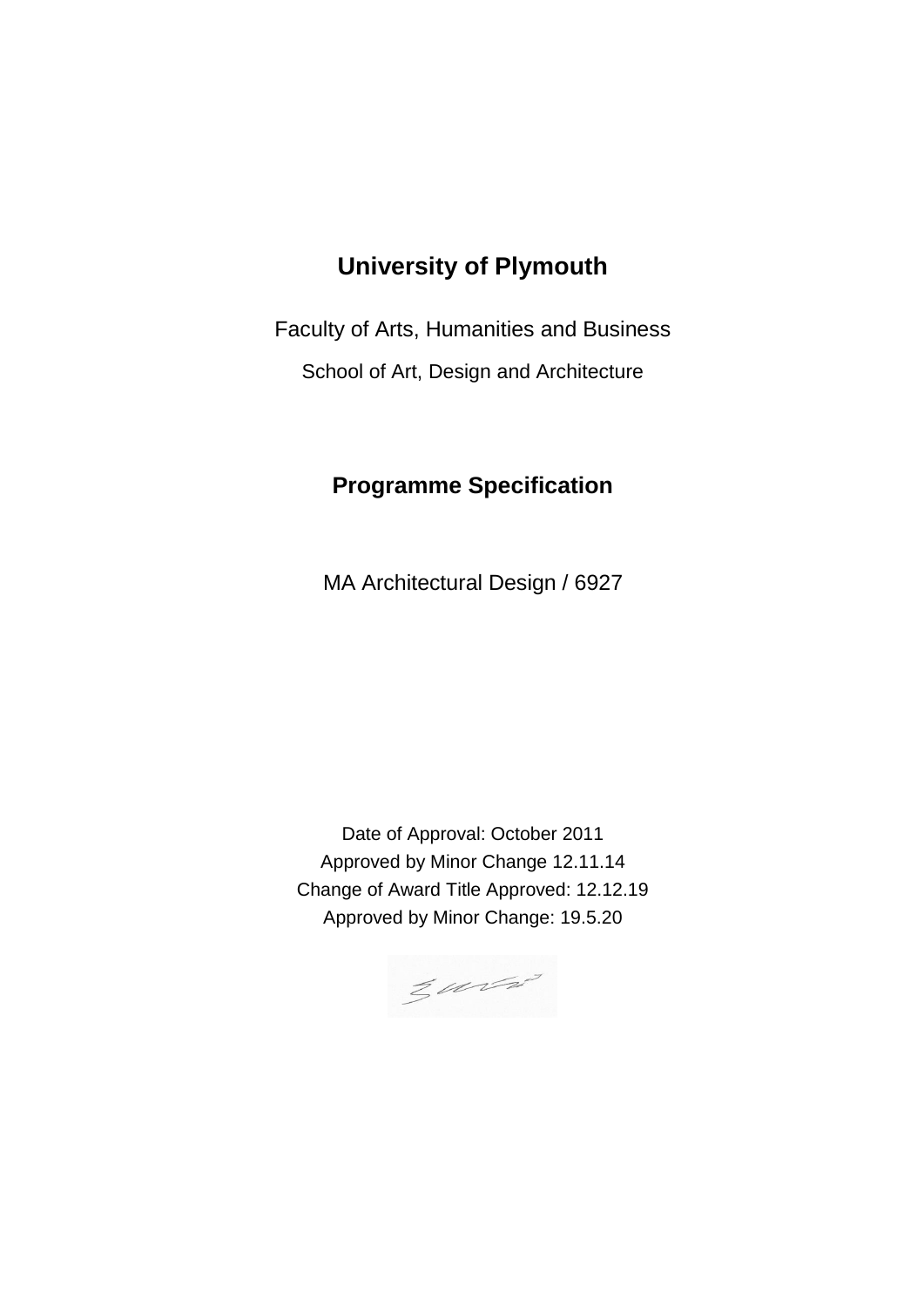**1. Final Award: MA Architectural Design**

**Level 7 Intermediate award title(s):** PG Cert Architectural Design **[Upon successful achievement of 60 level 7 credits – Modules: ARCH771, ARCH774 and ARCH775]**

**Level 7 Intermediate award title(s):** PG Dip Architectural Design **[Upon successful achievement of 120 level 7 credits – all modules except ARCH776]**

**UCAS code: n/a JACS code:** K100 **/ HEcoS Code:** 100122

- **2. Awarding Institution:** University of Plymouth **Teaching institution:** University of Plymouth
- **3. Accrediting body**(ies) Not applicable

#### **4. Distinctive Features of the Programme and the Student Experience**

Students entering the MA Architectural Design programme benefit from the following:

- Teaching on the Programme by nationally and internationally recognised academics and practitioners.
- Teaching on the Programme by full-time research-active staff with internationally recognised expertise in sustainability (Centre for Sustainable Futures – the UK government-designated Centre for Excellence in Teaching and Learning in Sustainable Development) and urbanism (Culture – Theory – Space Research group)
- Research within the School which both informs and is informed by the content, nature of projects set for students and teaching methodologies inherent within the programme.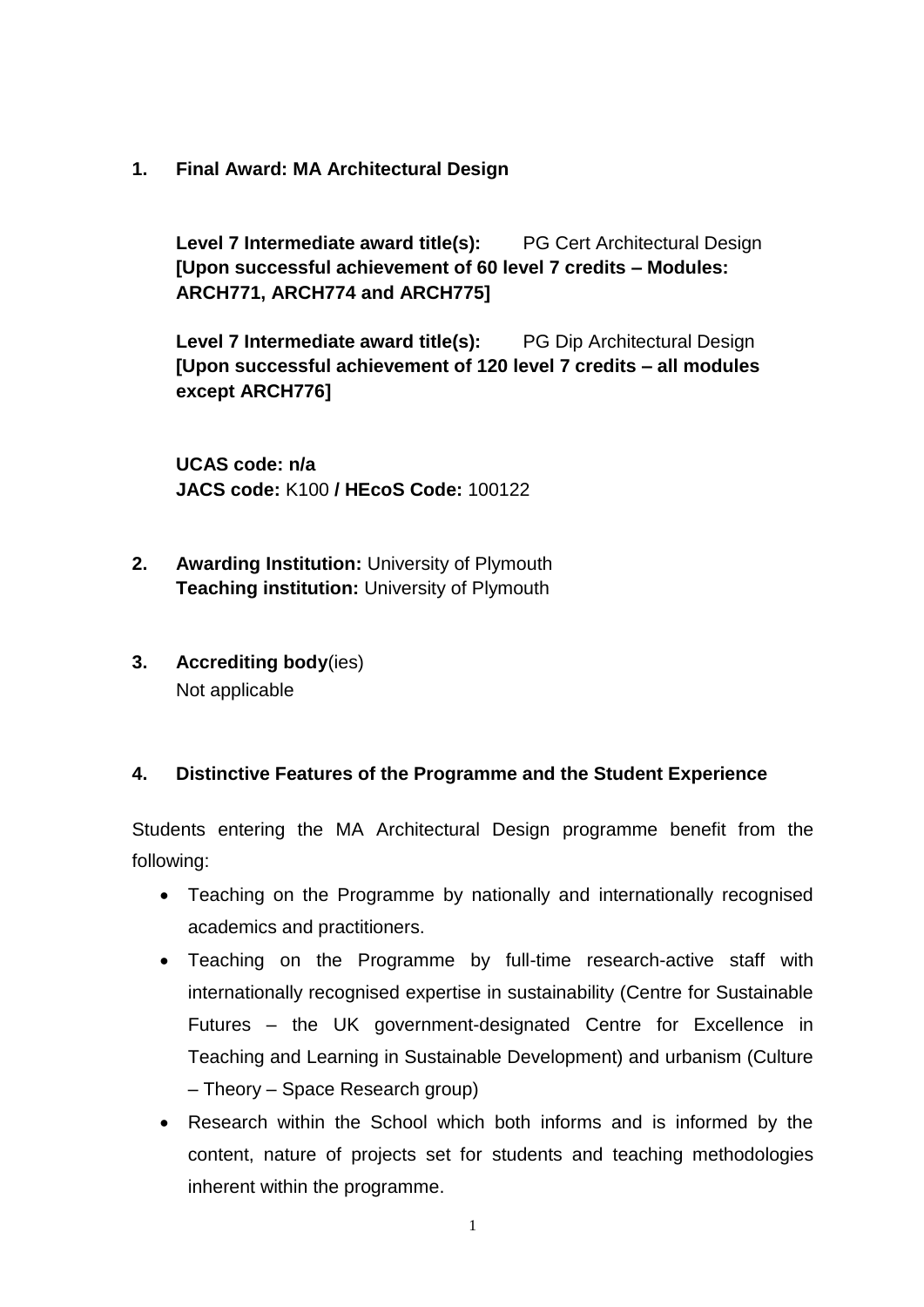Tradition of 'live projects' set in response to real contexts and briefs and ethical issues, typically in the context of community regeneration and involving the participation of clients and users, as well as government bodies and professionals.

# **5. Relevant QAA Subject Benchmark Group(s)**

The program follows the QAA Subject Benchmark "Subject [benchmark](https://www.qaa.ac.uk/docs/qaa/subject-benchmark-statements/subject-benchmark-statement-architecture-masters.pdf?sfvrsn=5697f681_14) statement: [Architecture](https://www.qaa.ac.uk/docs/qaa/subject-benchmark-statements/subject-benchmark-statement-architecture-masters.pdf?sfvrsn=5697f681_14) (Master's)". Embedded within this benchmark standard are the jointly held criteria used by the Architects' Registration Board (ARB) (Appendix 1) and the Royal Institute of British Architects (RIBA) (Appendix 2) in qualification prescription and program validation. While aligning with these, the program does not meet all of these criteria as it does not hold ARB qualification prescription nor RIBA program validation.

#### **6. Programme Structure**

**FULL TIME SUMMER** 

**SEMESTER 1 (WEEKS 1-15) SEMESTER 2 (WEEKS 16-30)** 

| 20 credits<br><b>ARCH 771</b><br>URBAN DESIGN                                        | <b>ARCH 772</b><br>40 credits<br><b>BUILDING DESIGN</b>   |            |
|--------------------------------------------------------------------------------------|-----------------------------------------------------------|------------|
| <b>ARCH 774</b><br>20 credits<br>ADVANCED URBAN METHODOLOGIES                        | <b>ARCH 773</b><br>20 credits<br>INTEGRATED TECHNOLOGY    |            |
| <b>ARCH 775</b><br>20 credits<br>ADVANCED CONNECTING SUSTAINABLE<br><b>PRACTICES</b> | <b>ARCH 776</b><br>DISSERTATION BY DESIGN<br>(Semester 3) | 60 credits |

# **7. Programme Aims**

The MA Architectural Design is a one-year full-time programme focused around architectural design. The programme aims to support students in developing proficiency in architectural design, in the process of developing both an urban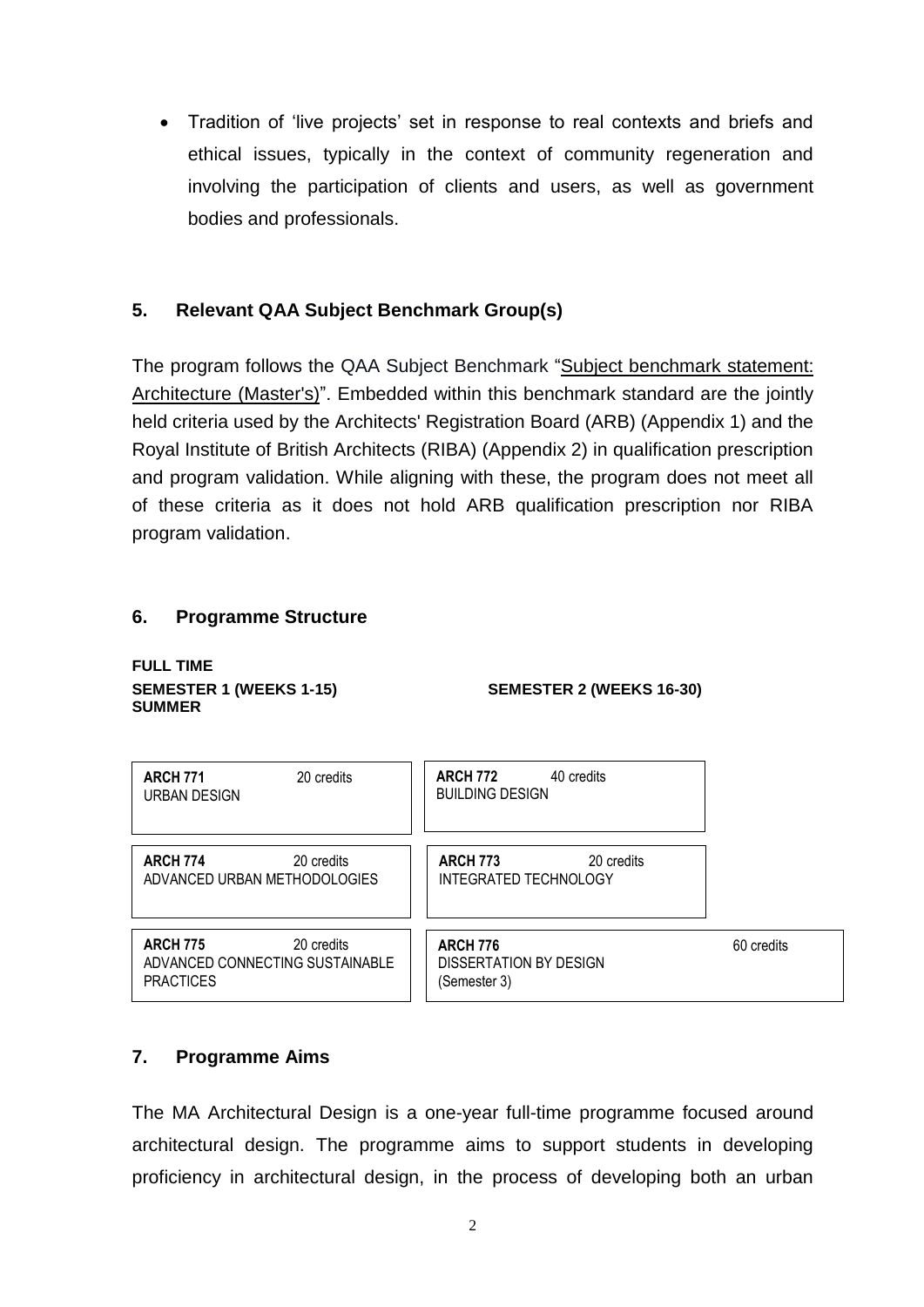design and a detailed building design. This study will be set in an exploration of new urban forms which are being generated in response to the changing nature of cities, notably increasing regional/global connectivity, and shifting cultural, economic, ecological, political, social and physical conditions and demands. The MA Architectural Design builds on the strength of the successful ARB / RIBAvalidated Part 2 programme. Students on the MA Architectural Design will work alongside students on the Part 2 programme through common coursework and projects, and sharing studio space with Part 2 students.

#### **8. Programme Intended Learning Outcomes**

#### **8.1. Knowledge and understanding**

On successful completion graduates should have developed:

- 1. Knowledge and understanding of the social, political, economic and professional context that guides building construction.
- 2. Knowledge and understanding briefs and how to critically appraise them to ensure that the design response is appropriate to site and context, and for reasons such as sustainability and budget.
- 3. Knowledge and understanding of an appropriate philosophical approach which reveals an understanding of theory in a cultural context.
- 4. Adequate knowledge of the histories and theories of architecture and the related arts, technologies and human sciences.
- 5. Knowledge of the fine arts as an influence on the quality of architectural Design.
- 6. Adequate knowledge of urban design, planning and the skills involved in the planning process.
- 7. Adequate knowledge of physical problems and technologies and the function of buildings so as to provide them with internal conditions of comfort and protection against the climate.

#### **8.2. Cognitive and intellectual skills**

On successful completion graduates should have developed: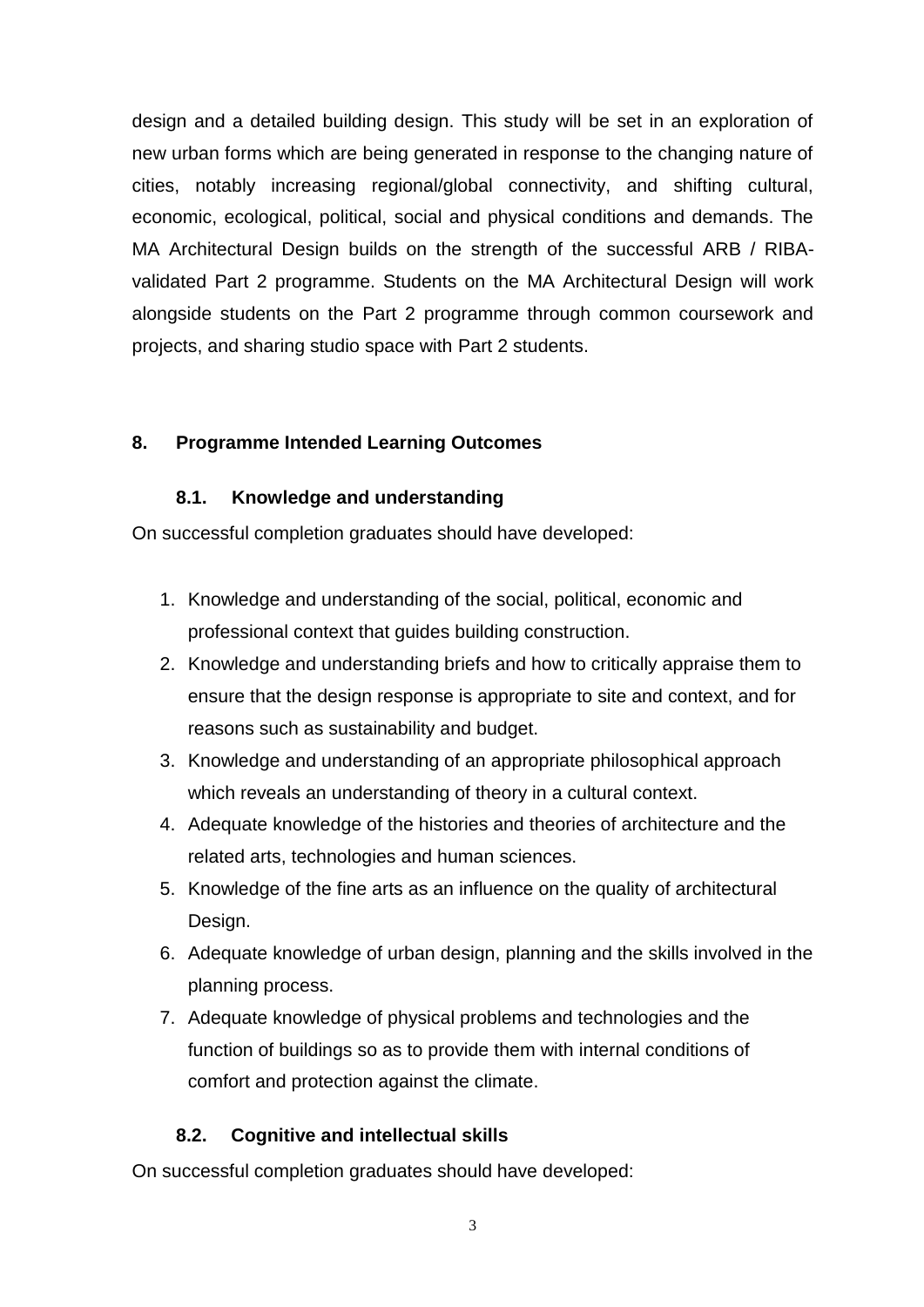- 1. Ability to create architectural designs that satisfy both aesthetic and technical requirements.
- 2. Ability to prepare and present building design projects of diverse scale, complexity, and type in a variety of contexts, using a range of media, and in response to a brief.
- 3. Ability to understand the constructional and structural systems, the environmental strategies and the regulatory requirements that apply to the design and construction of a comprehensive design project.
- 4. Ability to develop a conceptual and critical approach to architectural design that integrates and satisfies the aesthetic aspects of a building and the technical requirements of its construction and the needs of the user.
- 5. Ability to critically implement history and theory on the spatial, social, and technological aspects of architecture.
- 6. Ability to evaluate evidence, arguments and assumptions within a structured discourse relating to architecture culture, theory and design.

### **8.3. Key and transferable skills**

On successful completion graduates should have developed the ability to:

- 1. Identify individual learning needs and understand the personal responsibility required for further professional education.
- 2. Problem solving skills, professional judgement, and ability to take the initiative and make appropriate decisions in complex and unpredictable circumstances.

#### **8.4. Employment related skills**

On successful completion graduates should have developed:

- 1. Understanding of the profession of architecture and the role of the architect in society, in particular in preparing briefs that take account of social factors.
- 2. The potential impact of building projects on existing and proposed communities.
- 3. Understanding of the methods of investigation and preparation of the brief for a design project.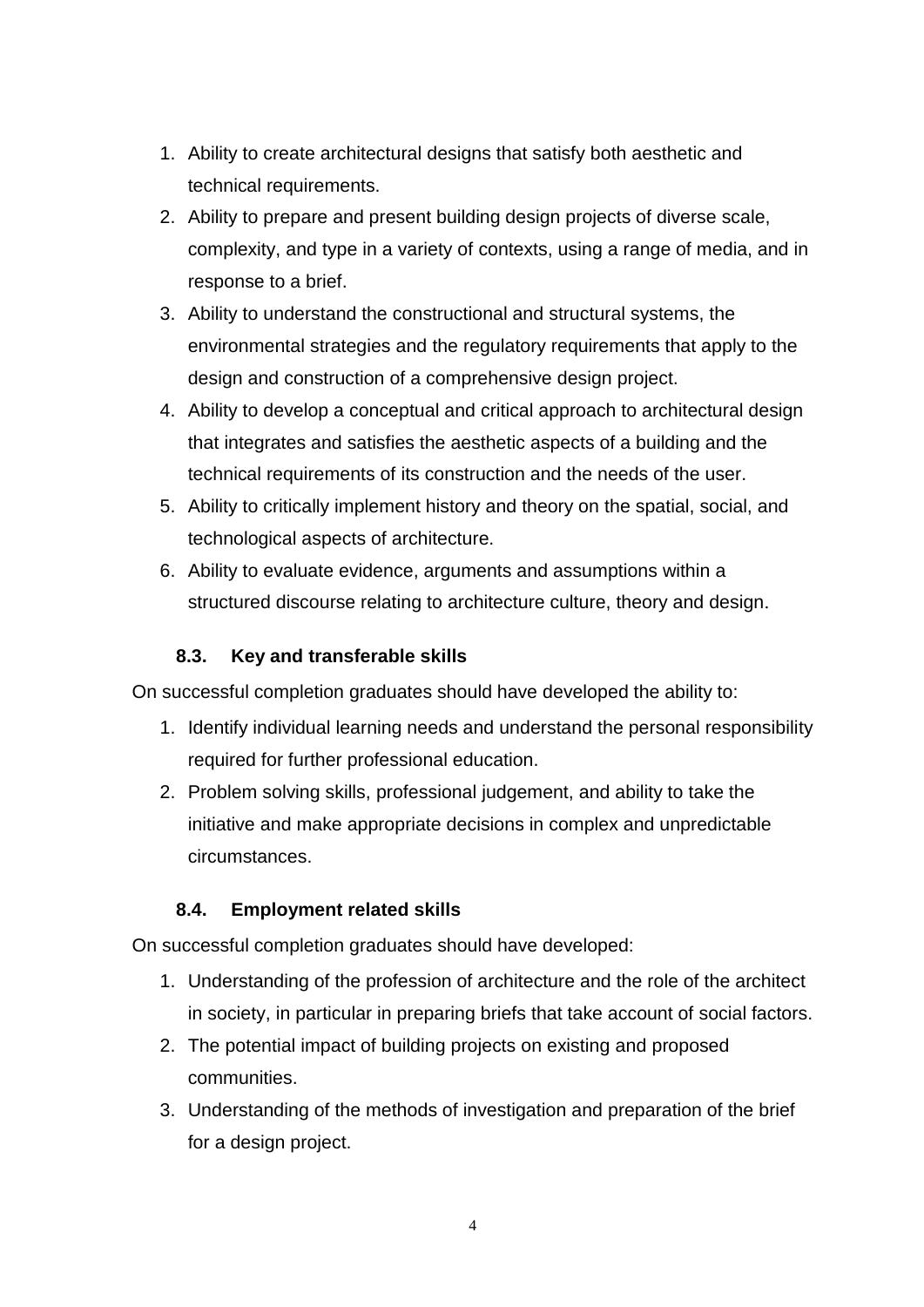- 4. The need to critically review precedents relevant to the function, organisation and technological strategy of design proposals.
- 5. The need to appraise and prepare building briefs of diverse scales and types, to define client and user requirements and their appropriateness to site and context.
- 6. The contributions of architects and co-professionals to the formulation of the brief, and the methods of investigation used in its preparation.
- 7. Ability to generate design proposals using understanding of a body of knowledge, some of the current boundaries of professional practice and the academic discipline of architecture.
- 8. Ability to apply a range of communication methods to present design proposals clearly and effectively.
- 9. Understanding of the relationship between people and buildings, and between buildings and their environment, and the need to relate buildings and the spaces between them to human needs and scale.
- 10.Understanding of the alternative materials, processes and techniques that apply to architectural design and building construction.
- 11.Understanding of the structural design, constructional and engineering problems associated with building design.

#### **8.5. Practical skills**

On successful completion graduates should have developed:

- 1. Ability to create architectural designs that satisfy both aesthetic and technical requirements.
- 2. Prepare and present building design projects of diverse scale, complexity, and type in a variety of contexts, using a range of media, and in response to a brief.
- 3. Ability to apply a range of communication methods to present design proposals clearly and effectively.
- 4. The investigation, critical appraisal and selection of alternative structural, constructional and material systems relevant to architectural design.
- 5. Strategies for building construction, and ability to integrate knowledge of structural principles and construction techniques.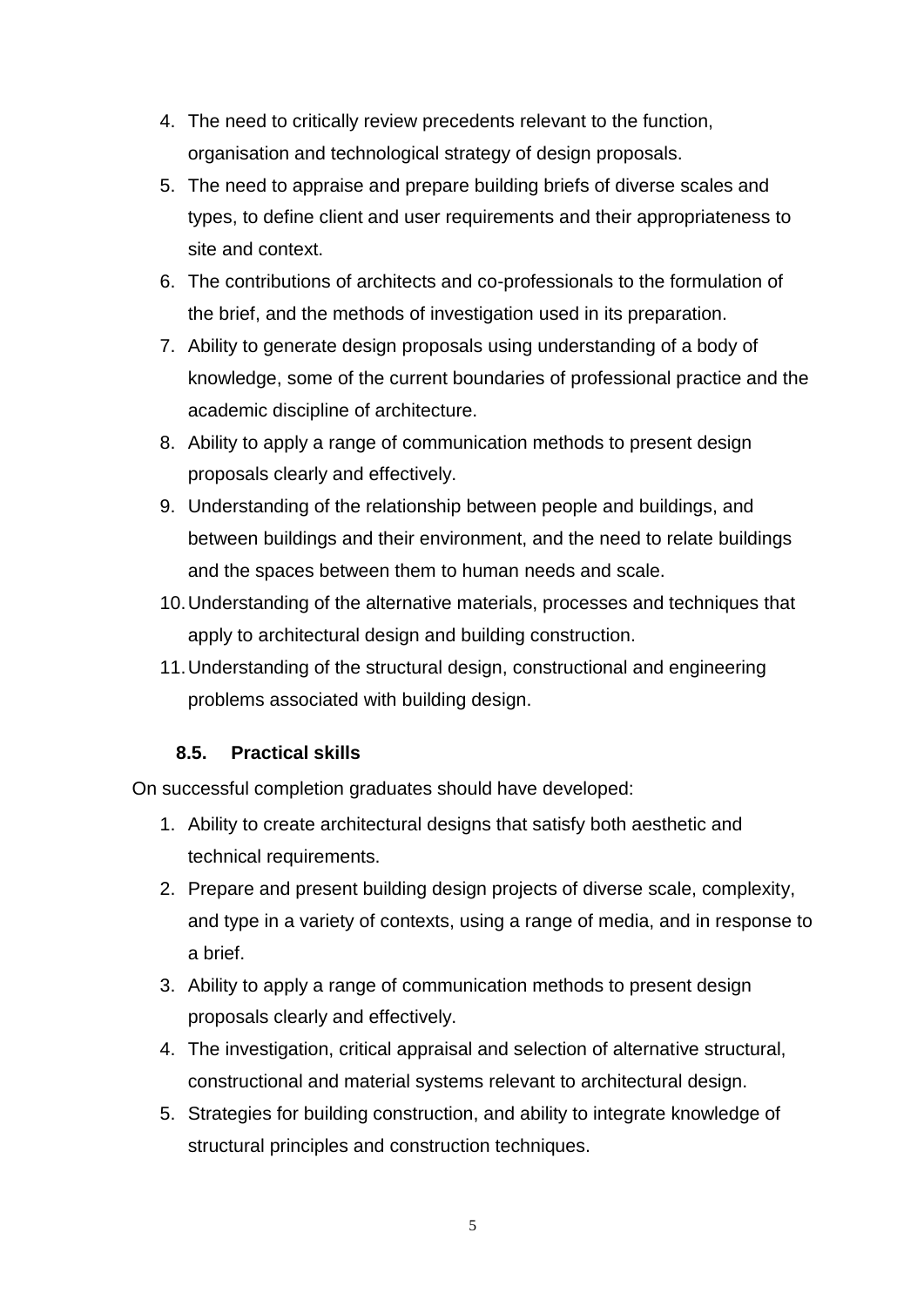- 6. Adequate knowledge of physical problems and technologies and the function of buildings so as to provide them with internal conditions of comfort and protection against the climate.
- 7. Strategies for building services, and ability to integrate these in a design project.
- 8. The necessary design skills to meet building users' requirements within the constraints imposed by cost factors and building regulations.
- 9. Critically examine the financial factors implied in varying building types, constructional systems, and specification choices, and the impact of these on architectural design.

### **9. Admissions Criteria**

The admissions policy and procedures are designed to ensure that applicants have the intellectual ability, motivation and, where appropriate, the professional experience to benefit from, and contribute to, the MA Architectural Design programme.

The normal minimum requirement for entry to the MA Architectural Design is:

- Essential: A lower second degree in architecture (or similar-design related discipline subject to APL) with a minimum of 55 in final year design module(s). (Note: Lower second degree equivalent to "C" / 50s marking band.)
- Essential: Suitable references from previous academic institution, employer and/or similar.
- Essential: Overseas or EU students must attain minimum test scores of 6.5 IELTS (International English Language Testing Scheme) or equivalent standard for TEFL. Overseas and EU students will be advised to contact the University English Language Support Unit for advice and individual support.

The following requirements for entry are recommended:

- Highly Desirable: An upper second degree with a minimum mark of 60% in final year design project work. (Note: Upper second degree equivalent to "B" 60s marking band.)
- Desirable: IELTS of 7.0 or equivalent.
- Desirable: 6 12 months minimum work experience in an architects' office or similar, including a range of experience including, for example, a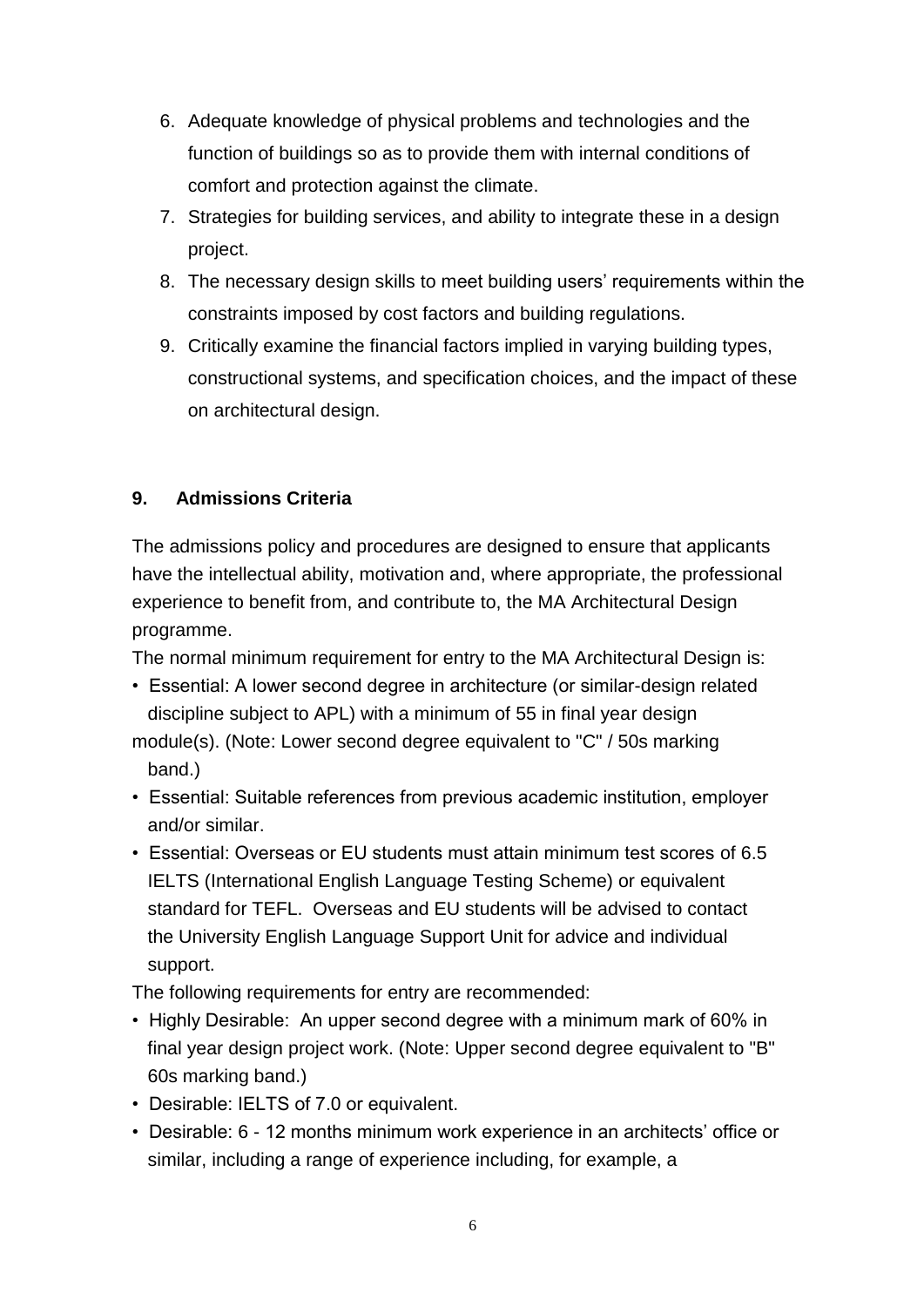participation in a range of projects including feasibility studies, small scale interventions or refurbishment work and larger scale new build/urban design projects.

• Desirable: Completion of self-generated long-term (1 month) or several short-term (1 week) study tours, during which students will have visited and examined buildings and urban layouts. These examinations would include documentation (photographs, sketches, analytical and reflective observations in a journal and sketchbook) and be presented in a portfolio. It is desirable that some or all of the studies will have occurred outside the UK.

Applicants may only be admitted with the approval of the Programme Leader. Selection Procedures

The selection procedures are intended to help ascertain that:

- The candidate is suitable for advanced study.
- The candidate has a realistic understanding of what the programme will entail and of the demands and pressure upon them during the period of study.

Applications will be made on the University postgraduate student application form.

# **10. Progression criteria for Final and Intermediate Awards**

Students undertaking the MA Architectural Design must achieve a pass 50% to qualify for the award. There is no compensation for failed modules.

# Postgraduate Diploma (PGDip)

- A Postgraduate Diploma will be awarded to a student who has successfully completed the appropriate modules worth at least 120 credits, of which at least 100 credits must be at level 7.
- A student will be awarded a Postgraduate Diploma with Merit provided that s/he has achieved a credit-weighted average mark of 60% or above across all the modules.
- A student will be awarded a Postgraduate Diploma with Distinction provided that s/he has achieved a credit-weighted average mark of 70% or above across all the modules.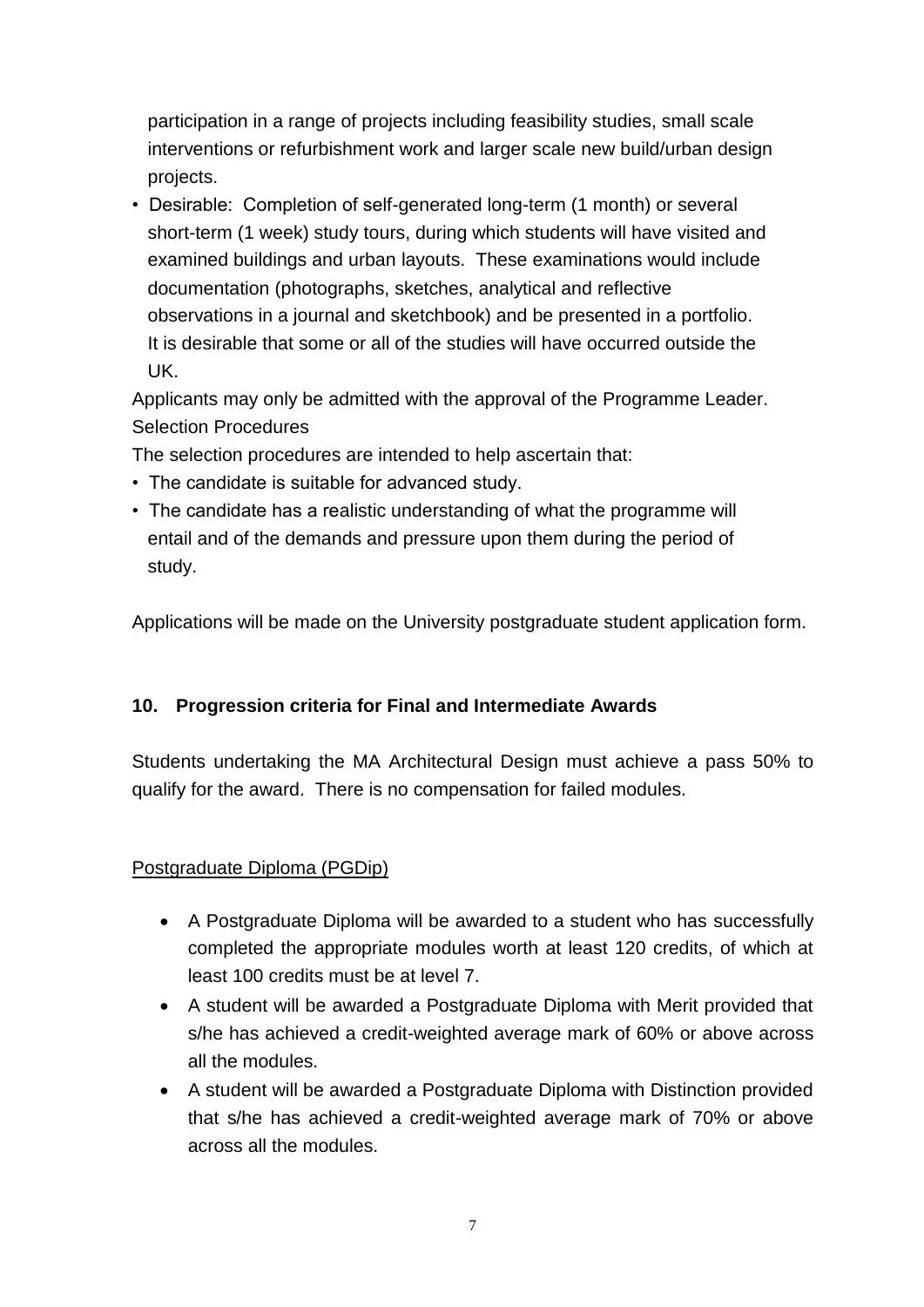#### Masters Degree

- A Masters degree will be awarded to a student who has successfully completed the appropriate modules worth a minimum of 180 credits, all of which must be at Level 7, and must include the dissertation/major project module.
- A student will be awarded a Masters degree with Merit provided that s/he has achieved a credit-weighted average mark of 60% or above across all modules (including the dissertation/major project), and provided that the mark for the dissertation/major project is not less than 50%.
- A student will be awarded a Masters degree with Distinction provided that s/he has achieved a credit-weighted average mark of 70% or above across all modules (including the dissertation/major project), and provided that the mark for the dissertation/major project module is not less than 60%.

# **11. Exceptions to Regulations** N/A

**12. Transitional Arrangements**  N/A

#### **13. Mapping and Appendices:**

#### **13.1. ILO's against Modules Mapping**

The mapping of assessed learning outcomes sets out modules where assessed learning outcomes MAY be demonstrated within the student portfolio. These outcomes may equally not be addressed in the work generated within each of the modules. This recognises that the nature of the student portfolio of work within architecture allows for students to demonstrate learning outcomes within various project work, notably across both studio-based and non-studio-based projects. It is for this reason that the mapping of assessed learning outcomes set out a number of different possible modules within which the relevant criteria may be met; it is equally why the MR for each module list a number of assessed learning outcomes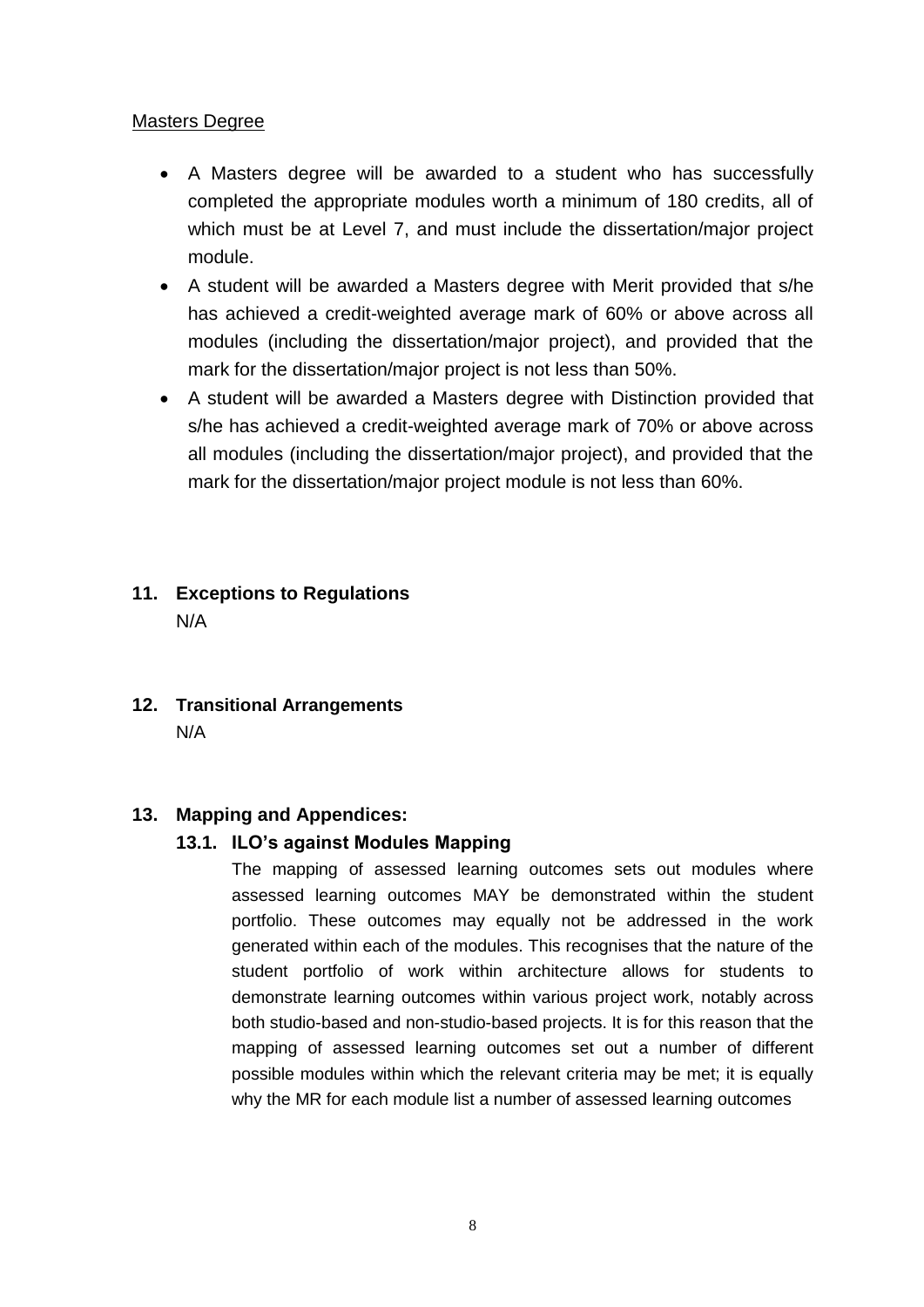| <b>MA</b> Architecture<br>Prog speci learn.<br>out no. | <b>Programme Intended Learning</b><br><b>Outcomes</b>                                                                                                                                                                                             | Module in which<br>LO is assessed                   |
|--------------------------------------------------------|---------------------------------------------------------------------------------------------------------------------------------------------------------------------------------------------------------------------------------------------------|-----------------------------------------------------|
| 8.1.1                                                  | Knowledge and understanding of the social,<br>political, economic and professional context that<br>guides building construction.                                                                                                                  | ARCH771<br>ARCH772<br>ARCH776                       |
| 8.1.2                                                  | Knowledge and understanding briefs and how to ARCH771<br>critically appraise them to ensure that the design <sup>ARCH772</sup><br>response is appropriate to site and context, and for<br>reasons such as sustainability and budget.              |                                                     |
| 8.1.3                                                  | Knowledge and understanding of an appropriate<br>philosophical approach which reveals an<br>understanding of theory in a cultural context.                                                                                                        | ARCH771<br>ARCH772<br>ARCH774<br>ARCH776            |
| 8.1.4                                                  | Adequate knowledge of the histories and theories of <b>ARCH771</b><br>architecture and the related arts, technologies and<br>human sciences.                                                                                                      | ARCH772<br>ARCH773<br>ARCH774<br>ARCH775<br>ARCH776 |
| 8.1.5                                                  | Knowledge of the fine arts as an influence on the<br>quality of architectural Design.                                                                                                                                                             | ARCH771<br>ARCH772<br>ARCH776                       |
| 8.1.6                                                  | Adequate knowledge of urban design, planning and<br>the skills involved in the planning process.                                                                                                                                                  | ARCH771<br>ARCH774<br>ARCH775                       |
| 8.1.7                                                  | Adequate knowledge of physical problems and<br>technologies and the function of buildings so as to<br>provide them with internal conditions of comfort and<br>protection against the climate.                                                     | ARCH773                                             |
| 8.2.1                                                  | Ability to create architectural designs that satisfy<br>both aesthetic and technical requirements.                                                                                                                                                | ARCH771<br>ARCH772<br>ARCH773<br>ARCH776            |
| 8.2.2                                                  | Ability to prepare and present building design<br>projects of diverse scale, complexity, and type in a<br>variety of contexts, using a range of media, and in<br>response to a brief.                                                             | ARCH771<br>ARCH772<br>ARCH776                       |
| 8.2.3                                                  | Ability to understand the constructional and<br>structural systems, the environmental strategies and <sup>ARCH773</sup><br>the regulatory requirements that apply to the design<br>and construction of a comprehensive design project             | ARCH772<br>ARCH775<br>ARCH776                       |
| 8.2.4                                                  | Ability to develop a conceptual and critical approach ARCH772<br>to architectural design that integrates and satisfies<br>the aesthetic aspects of a building and the technical<br>requirements of its construction and the needs of<br>the user. | ARCH773<br>ARCH776                                  |
| 8.2.5                                                  | Ability to critically implement history and theory on<br>the spatial, social, and technological aspects of<br>architecture.                                                                                                                       | ARCH771<br>ARCH772<br>ARCH776                       |
| 8.2.6                                                  | Ability to evaluate evidence, arguments and<br>assumptions within a structured discourse relating<br>to architecture culture, theory and design.                                                                                                  | ARCH771<br>ARCH772<br>ARCH774<br>ARCH775<br>ARCH776 |
| 8.3.1                                                  | Identify individual learning needs and understand<br>the personal responsibility required for further                                                                                                                                             | ARCH771<br>ARCH772                                  |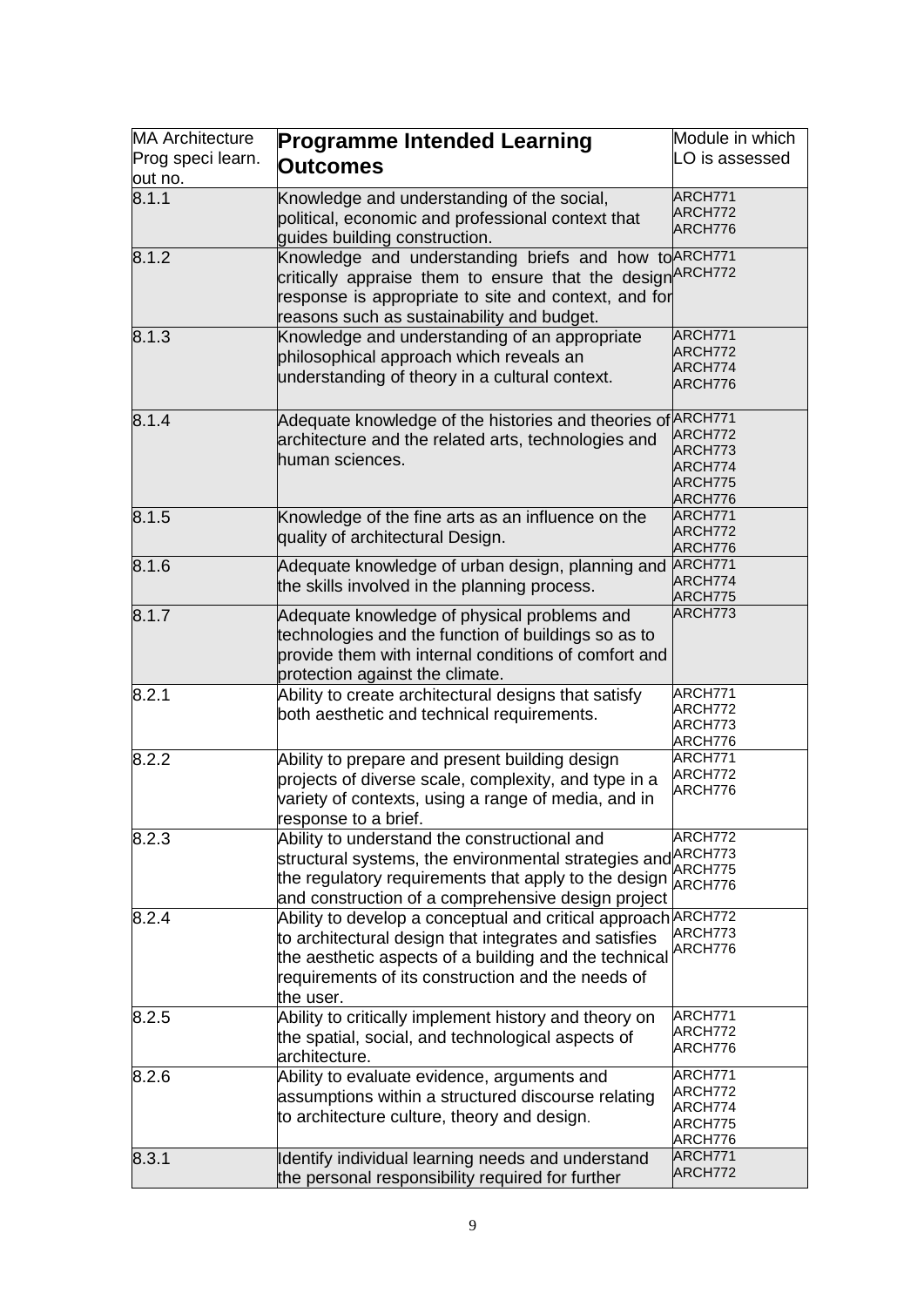|        | professional education.                                                  | ARCH773 |
|--------|--------------------------------------------------------------------------|---------|
|        |                                                                          | ARCH774 |
|        |                                                                          | ARCH775 |
|        |                                                                          | ARCH776 |
|        |                                                                          | ARCH771 |
| 8.3.2  | Problem solving skills, professional judgement, and                      |         |
|        | ability to take the initiative and make appropriate                      | ARCH772 |
|        | decisions in complex and unpredictable                                   | ARCH773 |
|        |                                                                          | ARCH774 |
|        | circumstances.                                                           | ARCH775 |
|        |                                                                          | ARCH776 |
| 8.4.1  | Understanding of the profession of architecture and                      | ARCH771 |
|        |                                                                          | ARCH772 |
|        | the role of the architect in society, in particular in                   |         |
|        | preparing briefs that take account of social factors.                    |         |
| 8.4.2  | The potential impact of building projects on existing                    | ARCH771 |
|        |                                                                          | ARCH772 |
|        | and proposed communities.                                                | ARCH774 |
|        |                                                                          |         |
|        |                                                                          |         |
| 8.4.3  | Understanding of the methods of investigation and                        | ARCH771 |
|        | preparation of the brief for a design project.                           | ARCH772 |
|        |                                                                          | ARCH773 |
|        |                                                                          |         |
| 8.4.4  | The need to critically review precedents relevant to                     | ARCH771 |
|        |                                                                          | ARCH772 |
|        | the function, organisation and technological strategy                    | ARCH773 |
|        | of design proposals.                                                     |         |
|        |                                                                          | ARCH776 |
| 8.4.5  | The need to appraise and prepare building briefs of                      | ARCH771 |
|        | diverse scales and types, to define client and user                      | ARCH772 |
|        |                                                                          |         |
|        | requirements and their appropriateness to site and                       |         |
|        | context.                                                                 |         |
| 8.4.6  | The contributions of architects and co-professionals <b>ARCH771</b>      |         |
|        |                                                                          | ARCH772 |
|        | to the formulation of the brief, and the methods of                      |         |
|        | investigation used in its preparation.                                   |         |
| 8.4.7  | Ability to generate design proposals using                               | ARCH771 |
|        |                                                                          | ARCH772 |
|        | understanding of a body of knowledge, some of the                        | ARCH773 |
|        | current boundaries of professional practice and the                      |         |
|        | academic discipline of architecture.                                     | ARCH776 |
|        |                                                                          |         |
| 8.4.8  | Ability to apply a range of communication methods                        | ARCH771 |
|        | to present design proposals clearly and effectively.                     | ARCH772 |
|        |                                                                          | ARCH776 |
| 8.4.9  | Understanding of the relationship between people                         | ARCH771 |
|        |                                                                          | ARCH772 |
|        | and buildings, and between buildings and their                           | ARCH773 |
|        | environment, and the need to relate buildings and                        | ARCH774 |
|        | the spaces between them to human needs and                               | ARCH775 |
|        |                                                                          |         |
|        | scale.                                                                   | ARCH776 |
| 8.4.10 | Understanding of the alternative materials,                              | ARCH771 |
|        | processes and techniques that apply to architectural <sup> ARCH772</sup> |         |
|        |                                                                          | ARCH773 |
|        | design and building construction.                                        |         |
| 8.4.11 | Understanding of the structural design,                                  | ARCH773 |
|        | constructional and engineering problems associated                       |         |
|        |                                                                          |         |
|        | with building design.                                                    |         |
| 8.5.1  | Ability to create architectural designs that satisfy                     | ARCH771 |
|        | both aesthetic and technical requirements.                               | ARCH772 |
|        |                                                                          | ARCH776 |
| 8.5.2  | Prepare and present building design projects of                          | ARCH771 |
|        |                                                                          | ARCH772 |
|        | diverse scale, complexity, and type in a variety of                      |         |
|        | contexts, using a range of media, and in response                        | ARCH776 |
|        |                                                                          |         |
|        | to a brief.                                                              |         |
| 8.5.3  | Ability to apply a range of communication methods                        | ARCH771 |
|        | to present design proposals clearly and effectively.                     | ARCH772 |
|        |                                                                          | ARCH776 |